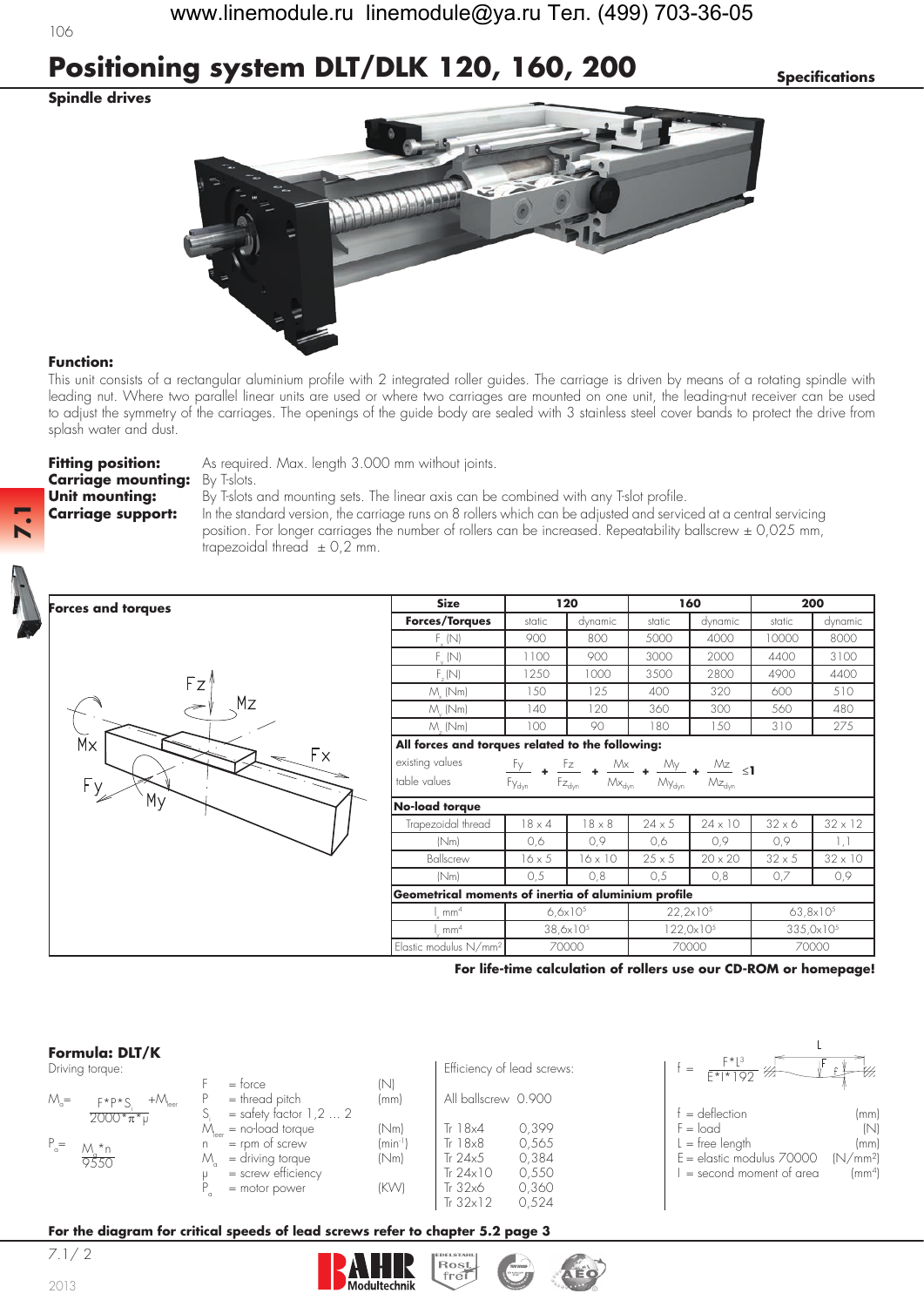# **Positioning system DLT/DLK 120, 160, 200** Dimensions (mm)





\*For slide nuts refer to chapter 2.2 page 2  $V = Q + 100$  mm  $W =$  servicing position

|               | <b>Basic</b> |        |          |                          |    |   |  |    | M   |     |     |              |                                  |               | Shaft                       |  | Basic      | Weight             |
|---------------|--------------|--------|----------|--------------------------|----|---|--|----|-----|-----|-----|--------------|----------------------------------|---------------|-----------------------------|--|------------|--------------------|
| <b>Size</b>   | lenath       |        |          |                          |    |   |  |    | for | tor | for |              | G                                | Kev           | Ø<br>lenath<br>$\checkmark$ |  | l weiaht l | per<br>100 mm      |
| 20<br>DL      | ാവവ<br>ZUU   | $\cap$ | 96       | $\overline{\phantom{a}}$ | 70 |   |  | 68 |     |     |     |              |                                  |               |                             |  | - KU       | .92 kg             |
| <b>DL</b> 160 | 260          |        | 2C<br>vv |                          | 90 | ٮ |  | or |     |     |     |              | 20 <sup>c</sup>                  | <b>SXSXZ8</b> |                             |  |            | 96 kg              |
| <b>DL</b> 200 | 320          | $\cap$ | 60       | 68                       | 40 |   |  |    |     |     |     | $\cap$<br>ZU | $\sim$ $\rightarrow$<br><u>.</u> |               |                             |  |            | $\Omega$<br>∴ŏ∠ kG |

#### **T Spindle:**

**1**

**(T)** Trapezoidal thread **(K)** Ballscrew

### **Selection of screw:**

**(1)** right hand **(2)** left hand (Ballscrew by inquiry)

# **0 Choice of guide body profile:**



internal profile with bellows

### with cover bands **Stainless versions upon request.**



### **0 Drive version:**

**(0)** one shaft (locating bearing side) **(1)** one shaft (non-locating bearing side) **(2)** shaft on both sides

|                                                      | Selection of screw:<br>0                                                                                                          | <b>Size</b>                              | <b>Standard</b>     | <b>Multistart screw</b>                                                                  |                                                                                               |
|------------------------------------------------------|-----------------------------------------------------------------------------------------------------------------------------------|------------------------------------------|---------------------|------------------------------------------------------------------------------------------|-----------------------------------------------------------------------------------------------|
|                                                      | Ballscrew right hand                                                                                                              | 120                                      | $(0)$ 16x5          |                                                                                          | (1) $16 \times 10$ (2) $16 \times 16$ (3) $20 \times 20$ (4) $25 \times 5$ (5) $25 \times 10$ |
|                                                      |                                                                                                                                   | 160                                      | (0) 25x5            | (1) $20 \times 20$ (2) $25 \times 10$ (3) $25 \times 25$                                 |                                                                                               |
|                                                      |                                                                                                                                   | 200                                      | (0) 32x5            | (1) 32x10 (2) 32x20 (3) 32x32                                                            |                                                                                               |
|                                                      | Ballscrew left hand                                                                                                               | upon request                             |                     |                                                                                          |                                                                                               |
|                                                      | Trapezoidal right hand thread                                                                                                     | 120                                      | (0) 18x4            | (1) 18x8                                                                                 |                                                                                               |
|                                                      |                                                                                                                                   | 160                                      | $(0)$ 24 $\times$ 5 | $(1)$ 24 $\times$ 10                                                                     |                                                                                               |
|                                                      |                                                                                                                                   | 200                                      | (0) 32x6            | $(1) 32 \times 12$                                                                       |                                                                                               |
|                                                      | Trapezoidal left hand thread                                                                                                      | 120                                      | (0) 18x4            | (1) 18x8                                                                                 |                                                                                               |
|                                                      |                                                                                                                                   | 160                                      | $(0)$ 24 $\times$ 5 | $(1)$ 24 $\times$ 10                                                                     |                                                                                               |
|                                                      |                                                                                                                                   | 200                                      | (0) 32x6            | $(1) 32 \times 12$                                                                       |                                                                                               |
|                                                      | <b>Ballscrew pitch accuracy:</b><br>Ο                                                                                             |                                          |                     | <b>(0)</b> 0,1 mm / 300 mm (Standard) (1) 0,05 mm / 300 mm ( <b>2)</b> 0,025 mm / 300 mm |                                                                                               |
|                                                      | End play of ball nut:<br>$\overline{0}$<br><b>(0)</b> 0,04 mm (Standard), <b>(1)</b> * < 0,02 mm, <b>(2)</b> * 2% apply prestress |                                          |                     | * only in combination with <b>pitch accuracy (1)</b> or (2)                              | <b>Repeatability:</b><br>$\pm$ 0,2 mm Trapezoidal<br>$\pm$ 0,025 mm Ballscrew                 |
|                                                      | 1500                                                                                                                              | Basic length $+$ stroke $=$ total length |                     |                                                                                          |                                                                                               |
| 60 l<br>$\mathbf{o}$<br>$\mathbf{o}$<br>$\mathbf{0}$ | 01500<br>$\mathbf{o}$<br>$\mathbf{o}$<br>$\mathbf{o}$                                                                             |                                          |                     |                                                                                          |                                                                                               |
| 3<br>Pos.<br>2                                       | 5<br>6                                                                                                                            |                                          |                     |                                                                                          |                                                                                               |

Sample ordering code:

**DL** T 160 1

DLT160, trapezoidal right hand thread, with internal profile and cover bands, standard carriage, one shaft (locating bearing side), spindle 24x5, 1240 mm stroke.



**7.1**